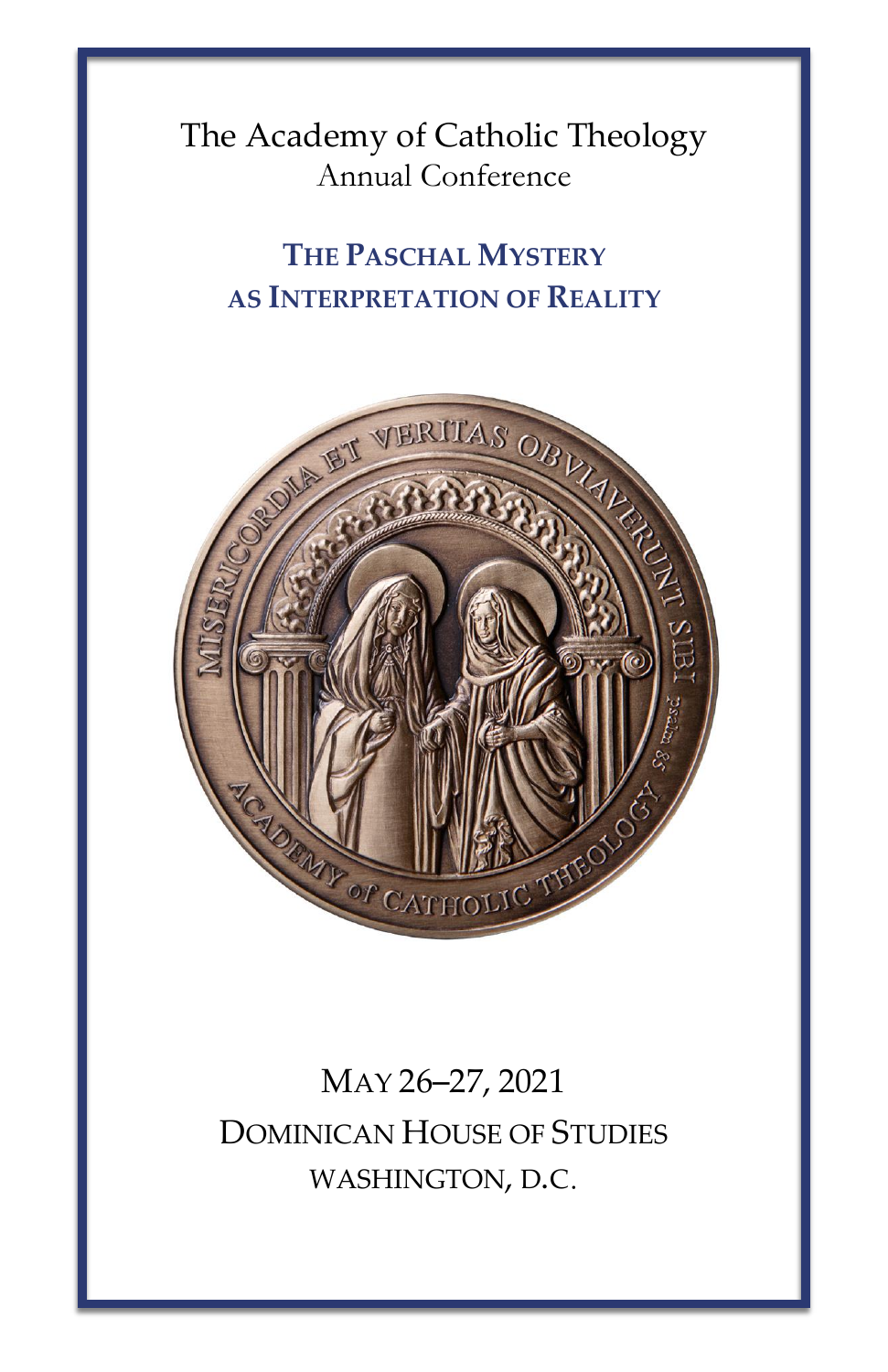## **———————————————— WEDNESDAY, MAY 26**

| 9:30 a.m.    | <b>Check-in begins</b>                                                                                                                                                                                                                 |
|--------------|----------------------------------------------------------------------------------------------------------------------------------------------------------------------------------------------------------------------------------------|
| $10:30$ a.m. | <b>Session 1</b><br>Jacob Wood, Franciscan University of Steubenville<br>Chairman's Welcome (In person)                                                                                                                                |
|              | Rev. Khaled Anatolios, University of Notre Dame<br>Presidential Address (Zoom)                                                                                                                                                         |
|              | Rev. Robert Imbelli, Boston College<br>"Remembering and Misremembering Vatican II: The Paschal<br>Rekindling of the Catholic Imaginary" (In person)<br>-Introduced by the Rev. Khaled Anatolios, University of Notre Dame              |
| $12:00$ noon | <b>Lunch</b> (Boxed lunch available for those who have preregistered)                                                                                                                                                                  |
| 2:30 p.m.    | <b>Session 2</b><br>Jennie Grillo, University of Notre Dame, Guest Presenter<br>"Descent to Hades in the Old Testament: Israel's Story and the<br>Paschal Mystery" (Zoom)<br>-Introduced by Gary A. Anderson, University of Notre Dame |
|              | Brant Pitre, The Augustine Institute<br>"Jesus, the Last Supper, and the Paschal Mystery" (Zoom)<br>-Introduced by William M. Wright IV, Duquesne University                                                                           |
| 4:00 p.m.    | <b>Break</b>                                                                                                                                                                                                                           |
| $4:15$ p.m.  | <b>Mass</b> (Priory Chapel)<br>Principal Celebrant: Rev. Stephen Fields, S.J., Georgetown<br>University                                                                                                                                |
| $5:00$ p.m.  | <b>Happy Hour</b>                                                                                                                                                                                                                      |
| $6:00$ p.m.  | Dinner (on your own)                                                                                                                                                                                                                   |
| $8-10$ p.m.  | Reception                                                                                                                                                                                                                              |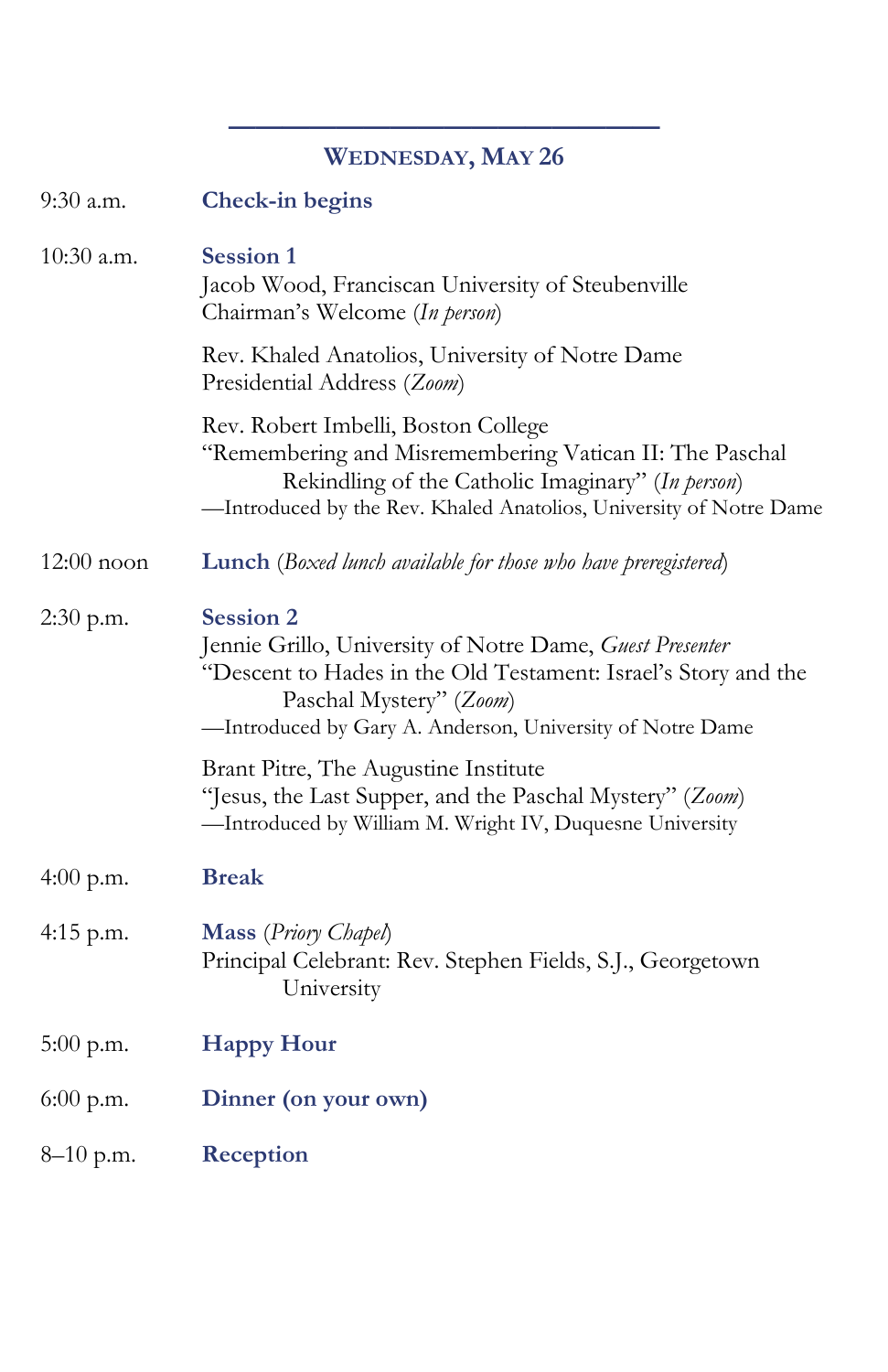|              | THURSDAY, MAY 27                                                                                                                                                                                                                                                                        |
|--------------|-----------------------------------------------------------------------------------------------------------------------------------------------------------------------------------------------------------------------------------------------------------------------------------------|
| 9:00 a.m.    | <b>Session 3</b><br>Rev. Dominic M. Langevin, O.P., Dominican House of Studies<br>Treasurer's Annual Report (In person)                                                                                                                                                                 |
|              | Rev. John Gavin, S.J., Holy Cross College<br>"The Three Births and the Paschal Triad: Maximus the Confessor's<br>Interpretation of Reality" (Zoom)<br>-Introduced by Joseph T. Lienhard, S.J., Fordham University                                                                       |
|              | Bruce Marshall, Southern Methodist University<br>"The Gift of Divine Life and the Empire of Death: Considering<br>the Reasons for the Incarnation and the Paschal Mystery"<br>(Zoom)                                                                                                    |
|              | -Introduced by Daria Spezzano, Providence College                                                                                                                                                                                                                                       |
| 10:30 a.m.   | <b>Break</b>                                                                                                                                                                                                                                                                            |
| 10:45 a.m.   | Mass (Priory Chapel)<br>Principal Celebrant: Very Rev. Aquinas Guilbeau, O.P., Dominican<br>House of Studies                                                                                                                                                                            |
| $12:00$ noon | <b>Lunch</b> (Boxed lunch available for those who have preregistered)                                                                                                                                                                                                                   |
| 2:30 p.m.    | <b>Session 4</b><br>Rev. Robert Sokolowski, The Catholic University of America<br>"The Eucharist and the One Sacrifice of Christ" (In person)<br>-Introduced by Gregory LaNave, Dominican House of Studies                                                                              |
|              | Sidney Griffith, The Catholic University of America<br>"The Death and Resurrection of Jesus in the Qur'an:<br>Countering the Paschal Mystery; An Alternative,<br>'Scriptural' Interpretation of Reality" (In person)<br>-Introduced by Michael Root, The Catholic University of America |
| 4:00 p.m.    | <b>Coffee Break</b>                                                                                                                                                                                                                                                                     |
| $5:00$ p.m.  | <b>End of Meeting</b>                                                                                                                                                                                                                                                                   |

**————————————————**